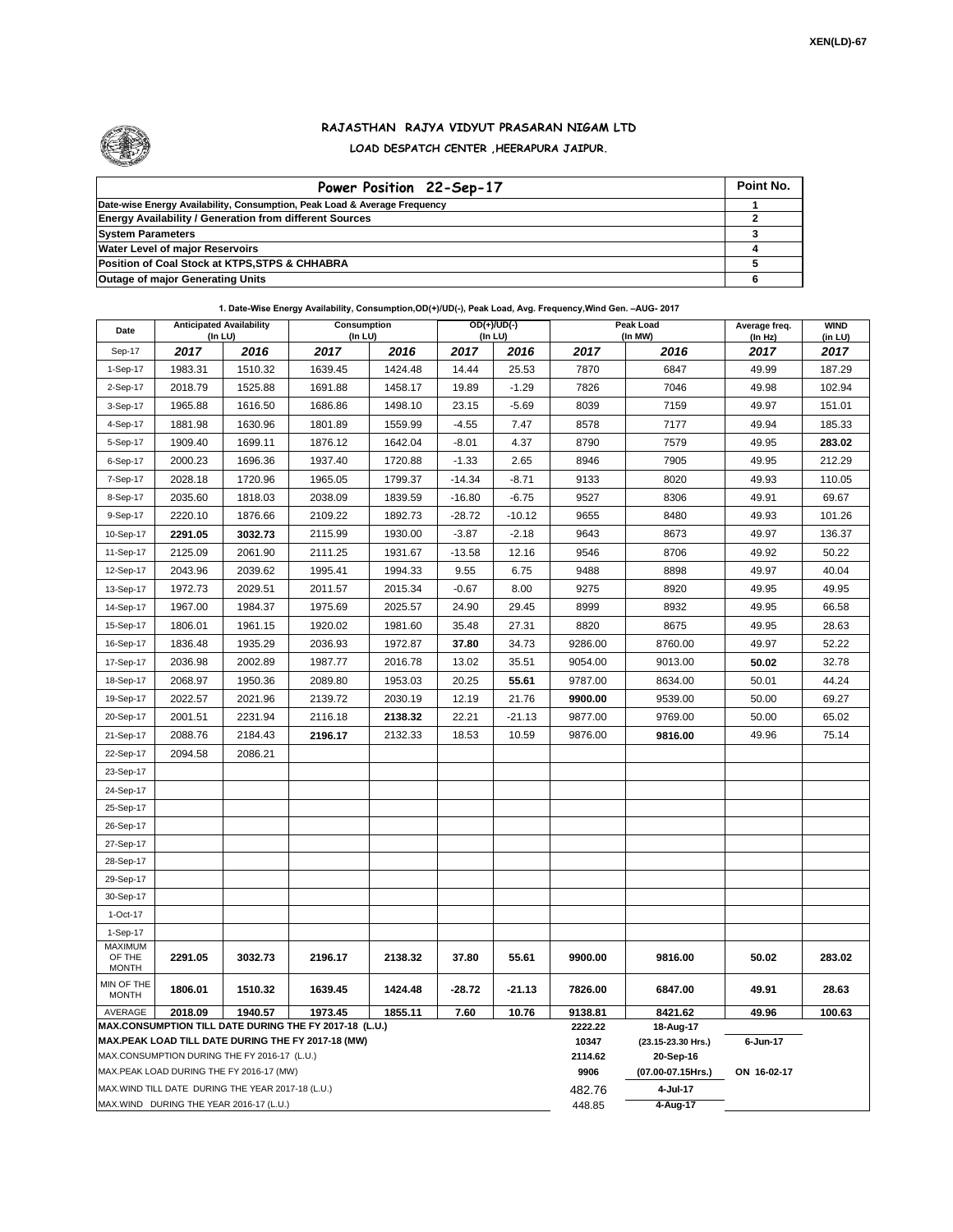| 2. Anticipated Availability/Generation From Different Sources |  |  |  |
|---------------------------------------------------------------|--|--|--|
|                                                               |  |  |  |

|              |                                                                                    |                                 | (In LU)                                        |                                  |                                 |                                                |                                  |
|--------------|------------------------------------------------------------------------------------|---------------------------------|------------------------------------------------|----------------------------------|---------------------------------|------------------------------------------------|----------------------------------|
| S.No.        | Sources Available to Rajasthan /<br>Installed Capacity as on 30.09.2016<br>(In MW) | Prior<br>Avail. For next<br>Day | Prior<br>assessment of assessment of<br>Avail. | <b>Actual Energy</b><br>Received | Prior<br>Avail. For next<br>Day | Prior<br>assessment of assessment of<br>Avail. | <b>Actual Energy</b><br>Received |
|              |                                                                                    |                                 | 20-Sep-17                                      |                                  |                                 | 21-Sep-17                                      |                                  |
| 1            | KTPS (1240/1240)                                                                   | 269.00                          | 269.00                                         | 250.95                           | 269.00                          | 269.00                                         | 260.61                           |
| $\mathbf{2}$ | STPS (1500/1500)<br>DHOLPUR GAS CCPP (330/330)                                     | 164.00<br>0.00                  | 164.00<br>0.00                                 | 144.70<br>21.57                  | 164.00<br>0.00                  | 164.00<br>0.00                                 | 137.40                           |
| 3<br>4       | RAMGARH (273.5/273.5)                                                              | 45.00                           | 45.00                                          | 44.02                            | 45.00                           | 45.00                                          | 19.69<br>44.32                   |
| 5            | RAPP-A(200/200)                                                                    | 0.00                            | 0.00                                           | 0.00                             | 0.00                            | 0.00                                           | 0.00                             |
| 6            | MAHI (140/140)                                                                     | 0.00                            | 0.00                                           | 15.69                            | 0.00                            | 0.00                                           | 18.30                            |
| 7            | CHAMBAL (RPS+JS) (135.5/271)                                                       | 0.00                            | 0.00                                           | 0.00                             | 0.00                            | 0.00                                           | 0.19                             |
| 8<br>9       | GIRAL LIGNITE (250/250)<br>CHHABRA TPS 1000/1000)                                  | 0.00<br>109.00                  | 0.00<br>109.00                                 | 0.00<br>110.24                   | 0.00<br>109.00                  | 0.00<br>109.00                                 | 0.00<br>111.02                   |
| 10           | ADANI (TPS) + KALISINDH (TPS)<br>(1200+1200/1320+1200)                             | 419.00                          | 419.00                                         | 399.59                           | 419.00                          | 419.00                                         | 407.32                           |
| 11           | WIND FARM (3980.40/4119.15)                                                        | 107.50                          | 52.50                                          | 65.02                            | 115.50                          | 107.50                                         | 75.14                            |
| 12           | SOLAR POWER(737.70/1295.70)                                                        | 0.00                            | 0.00                                           | 72.78                            | 0.00                            | 0.00                                           | 103.23                           |
| 13<br>14     | CAPTIVE POWER PLANTS<br>REGIONAL (INTRA STATE) O.A. (VLTPS)                        | 0.00<br>0.00                    | 0.00<br>0.00                                   | 0.00<br>0.00                     | 0.00<br>0.00                    | 0.00<br>0.00                                   | 0.00<br>0.00                     |
| 15           | OPEN ACCESS                                                                        | 18.33                           | 26.53                                          | 26.53                            | 14.90                           | 18.33                                          | 18.02                            |
| 16           | BIOMASS - (101.95/119.25)                                                          | 5.00                            | 4.00                                           | 4.93                             | 5.00                            | 5.00                                           | 4.67                             |
| 17           | BARSINGHSAR LTPS(250/250)                                                          | 52.00                           | 54.00                                          | 52.48                            | 52.00                           | 52.00                                          | 51.29                            |
| 18           | RAJWEST (1080/1080)                                                                | 200.00                          | 200.00                                         | 197.15                           | 200.00<br>1393.40               | 200.00                                         | 199.09                           |
| 19           | <b>TOTAL (A): 1-18</b><br><b>BBMB COMPLEX</b>                                      | 1388.83                         | 1343.03                                        | 1405.65                          |                                 | 1388.83                                        | 1450.28                          |
|              | a) BHAKRA(230.79/1516.3)                                                           | 34.90                           | 35.98                                          | 35.41                            | 35.93                           | 34.90                                          | 35.08                            |
|              | b) DEHAR (198/990)                                                                 | 19.34                           | 19.10                                          | 19.36                            | 20.51                           | 19.34                                          | 19.42                            |
|              | c) PONG<br>(231.66/396)                                                            | 36.71                           | 34.52                                          | 36.52                            | 41.18                           | 36.71                                          | 39.94                            |
| 20           | TOTAL : a TO c<br><b>CENTRAL STATIONS</b>                                          | 90.95                           | 89.60                                          | 91.29                            | 97.62                           | 90.95                                          | 94.44                            |
|              | d) SINGRAULI<br>(300/2000)                                                         | 91.48                           | 91.48                                          | 91.48                            | 91.48                           | 91.48                                          | 91.48                            |
|              | e) RIHAND<br>(310.24/3000)                                                         | 122.38                          | 122.38                                         | 122.86                           | 122.38                          | 122.38                                         | 121.50                           |
|              | f) UNCHAHAR-I(20/420)                                                              | 1.93                            | 1.65                                           | 4.51                             | 3.52                            | 1.93                                           | 5.80                             |
|              | q) UNCHAHAR-II& III(61/630)<br>h) INDIRA GANDHI STPS(JHAJHAR) 0.00/1500)           | 7.07                            | 6.21<br>0.00                                   | 16.65                            | 10.36<br>0.00                   | 7.07<br>0.00                                   | 20.24                            |
|              | i) NCTPS DADRI St-II (43.22/980) +<br>DADRI-TH                                     | 0.00<br>1.41                    | 2.31                                           | 0.00<br>6.04                     | 2.03                            | 1.41                                           | 0.00<br>8.63                     |
|              | j) DADRI GAS (77/830)                                                              | 0.53                            | 0.82                                           | 1.31                             | 2.61                            | 0.53                                           | 1.63                             |
|              | k) ANTA<br>(83.07/419)                                                             | 0.00                            | 0.00                                           | 0.00                             | 0.00                            | 0.00                                           | 0.00                             |
|              | I) AURAIYA<br>(61.03/663)                                                          | 0.00                            | 0.00                                           | 0.00                             | 0.00                            | 0.00                                           | 0.00                             |
|              | m) NAPP<br>(44/440)                                                                | 4.39                            | 4.44                                           | 4.44                             | 4.37                            | 4.39                                           | 4.39                             |
|              | n) RAPP-B<br>(125/440)<br>o) RAPP-C<br>(88/440)                                    | 33.07<br>19.86                  | 0.00<br>19.86                                  | 23.72<br>19.86                   | 32.90<br>19.81                  | 33.07<br>19.86                                 | 33.07<br>19.86                   |
|              | p) SALAL<br>(20.36/690)                                                            | 2.64                            | 2.48                                           | 2.79                             | 2.70                            | 2.64                                           | 2.96                             |
|              | a) URI<br>(70.37/720)                                                              | 8.18                            | 8.32                                           | 7.58                             | 7.87                            | 8.18                                           | 7.26                             |
|              | r) TANAKPUR<br>(10.86/94)                                                          | 2.49                            | 2.50                                           | 2.50                             | 2.49                            | 2.49                                           | 2.45                             |
|              | s) CHAMERA - (105.84/540)<br>t) CHAMERA-II (29.01/300)                             | 9.36<br>3.87                    | 9.36<br>3.87                                   | 9.36<br>4.28                     | 9.25<br>3.87                    | 9.36<br>3.87                                   | 9.36<br>3.92                     |
|              | u) CHAMERA-III (25.21/231)                                                         | 2.75                            | 2.75                                           | 3.35                             | 2.75                            | 2.75                                           | 3.39                             |
|              | v) DHAULIGANGA (27/280)                                                            | 4.19                            | 3.99                                           | 4.05                             | 4.59                            | 4.19                                           | 4.53                             |
|              | w) DULHASTI (42.42/390)                                                            | 10.09                           | 10.09                                          | 10.09                            | 10.09                           | 10.09                                          | 10.09                            |
|              | x) SEWA (13/120)<br>y) NJPC<br>(112.00/1500)+RAMPUR(31.808/412.02)                 | 1.36<br>20.29                   | 0.54<br>20.29                                  | 0.54<br>20.77                    | 0.87<br>20.68                   | 1.36<br>20.29                                  | 1.36<br>20.77                    |
|              | z) TEHRI (75/1000)                                                                 | 5.18                            | 5.85                                           | 5.85                             | 5.18                            | 5.18                                           | 5.18                             |
|              | aa) KOTESHWR (33.44/400) + PARBATI3                                                | 8.80                            | 9.12                                           | 12.84                            | 11.11                           | 8.80                                           | 11.22                            |
|              | (56.73/520)<br>ab) TALA                                                            | 3.67                            | 3.23                                           | 3.23                             | 3.54                            | 3.67                                           | 3.67                             |
|              | ac) MUNDRA UMPP (380/4000)                                                         | 69.60                           | 69.12                                          | 69.12                            | 69.60                           | 69.60                                          | 69.60                            |
|              | ad) SASAN (372/3960)                                                               | 72.96                           | 73.84                                          | 73.84                            | 72.96                           | 72.96                                          | 72.96                            |
|              | ae) FRKKA+KHLGN+TLCHR (70.18/3940)                                                 | 21.70                           | 20.40                                          | 19.66                            | 20.77                           | 21.70                                          | 22.65                            |
|              | af) URS POWER(DADRITH-I)<br>TOTAL SCHEDULE(a TO af)                                | 0.00<br>620.17                  | 0.00<br>584.49                                 | 0.00<br>632.02                   | 0.00<br>635.38                  | 0.00<br>620.17                                 | 0.00<br>652.40                   |
|              | LOSSES                                                                             | $-19.12$                        | $-17.82$                                       | $-23.03$                         | $-23.13$                        | $-19.12$                                       | $-23.68$                         |
|              | NET SCHEDULED                                                                      | 601.05                          | 566.67                                         | 608.99                           | 612.25                          | 601.05                                         | 628.72                           |
| 21           | BILATERAL (REG.) EXCL. BANKING                                                     | 11.69                           | 10.97                                          | 12.19                            | 11.93                           | 11.69                                          | 11.69                            |
| 22           | <b>BANKING</b>                                                                     | 0.00                            | 0.00                                           | 0.00                             | 0.00                            | 0.00                                           | 0.00                             |
| 23           | BILATERAL(INTER-REG.).<br>EXCLUDING (ISOA & BANKING)                               | 114.96                          | 111.17                                         | 101.26                           | 114.96                          | 111.21                                         | 114.39                           |
| 24           | <b>INTER STATE OPEN ACCESS</b><br>(BILATERAL+IEX)                                  | $-18.33$                        | $-26.53$                                       | $-26.53$                         | $-14.90$                        | $-18.33$                                       | $-18.02$                         |
| 25           | INDIAN ENERGY EXCHANGE                                                             | $-9.43$                         | $-7.59$                                        | $-7.59$                          | $-23.05$                        | $-9.43$                                        | $-9.43$                          |
|              | <b>TOTAL(B): (19 TO 25)</b><br>TOTAL GENERATION (A +B) : 1 TO<br>25                | 699.94                          | 658.48                                         | 688.32<br>2093.97                | 701.18                          | 699.94                                         | 727.35<br>2177.63                |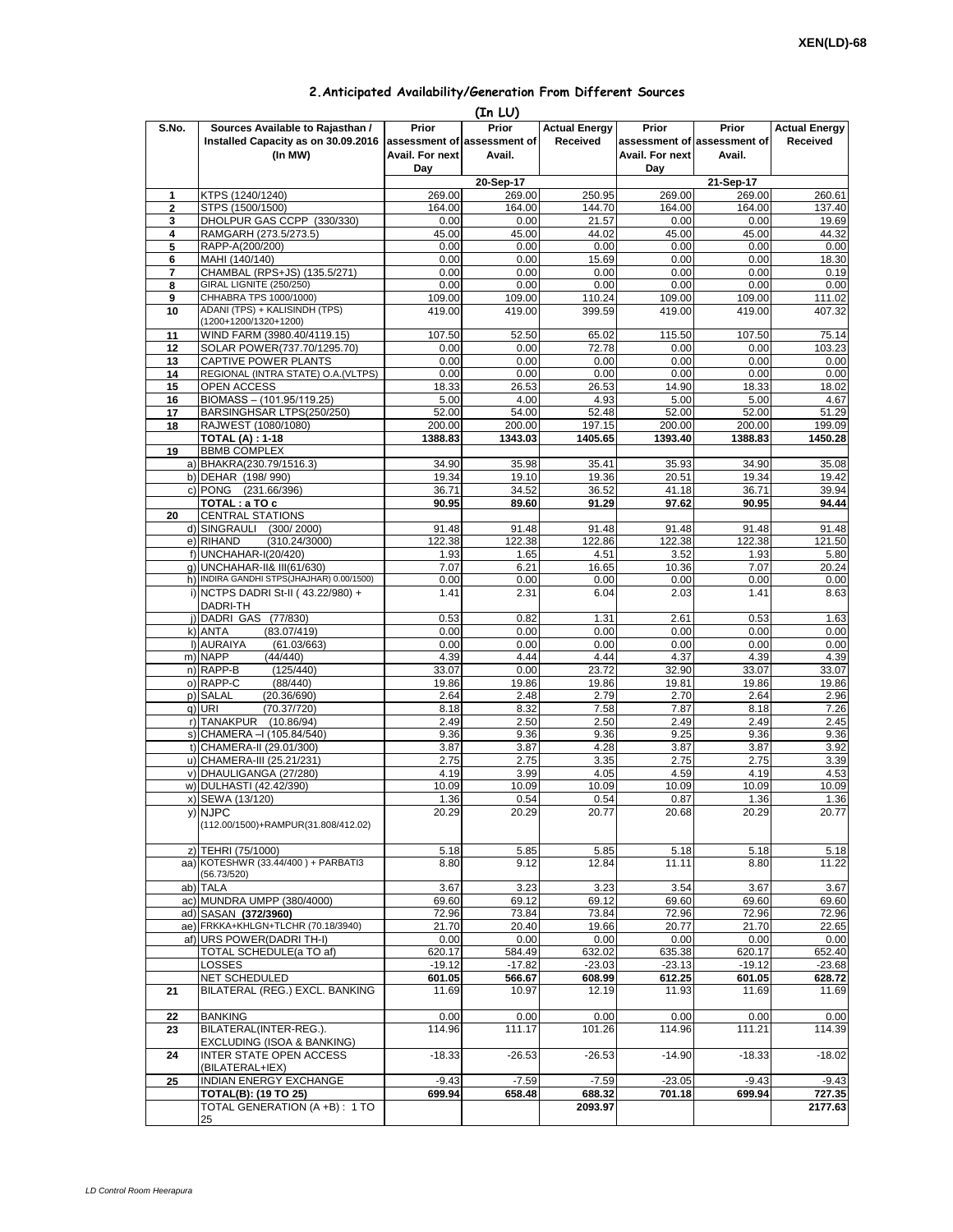| OVER DRAWAL (+)/UNDER DRAWAL |         |         | 22.21   |         |         | 18.53   |
|------------------------------|---------|---------|---------|---------|---------|---------|
| <b>GRAND TOTAL</b>           | 2088.76 | 2001.51 | 2116.18 | 2094.58 | 2088.76 | 2196.16 |
| <b>LAST YEAR</b>             | 2184.43 | 2231.94 | 2138.32 | 2086.21 | 2184.43 | 2132.33 |